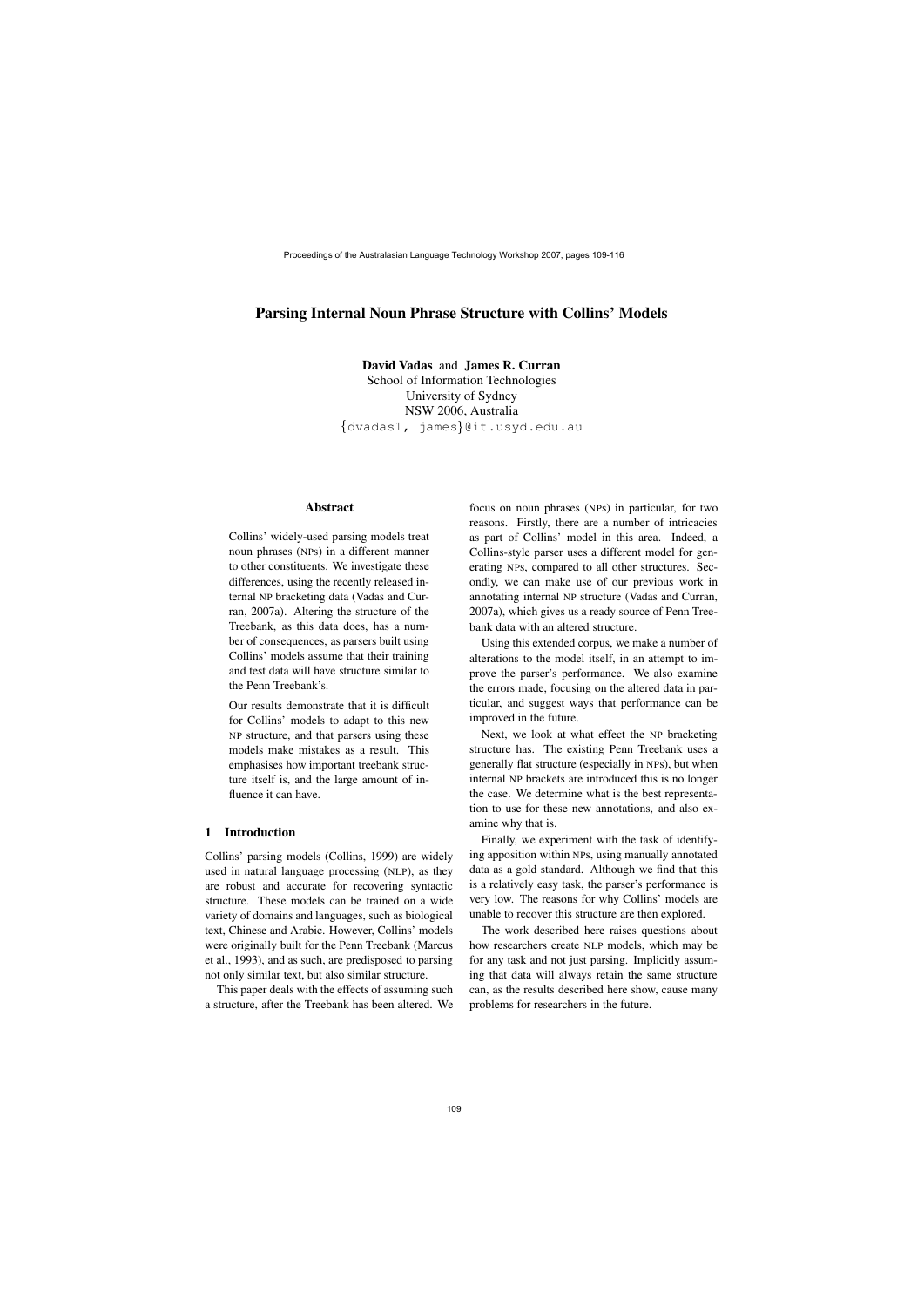## **2 Background**

We present here a brief introduction to Collins' (1999) models, focusing in particular on how they generate NPs. All of the models use a Probablistic Context Free Grammar (PCFG), with the Penn Treebank training data used to define the grammar, and to estimate the probabilities of the grammar rules being used. The CKY algorithm is then used to find the optimal tree for a sentence.

The grammar is also lexicalised, i.e. the rules are conditioned on the token and the POS tag of the head of the constituent being generated. Estimating probabilities over the grammar rule, the head and the head's POS is problematic because of sparse data problems, and so generation probabilities are broken down into smaller steps. Thus, instead of calculating the probability of the entire rule, we note that each rule can be framed as follows:

$$
P(h) \to L_n(l_n) \dots L_1(l_1)H(h)R_1(r_1)\dots R_m(r_m)
$$
possessive NP nodes are relabelled as NPE. For con-  
(1) sistency, an extra NP bracket is inserted around NPE

where H is the head child,  $L_n(l_n) \dots L_1(l_1)$  are its left modifiers and  $R_1(r_1) \dots R_m(r_m)$  are its right modifiers. If we make independence assumptions between the modifiers, then using the chain rule yields the following equations:

$$
P_h(H|Parent, h) \tag{2}
$$

$$
\prod_{i=1...n} P_l(L_i(l_i)|Parent, h, H) \tag{3}
$$

$$
\prod_{i=1...m} P_r(R_i(r_i)|Parent, h, H) \tag{4}
$$

So the head is generated first, then the left and right modifiers (conditioned only on the head<sup>1</sup>) afterwards.

Now this differs for base-NPs, which use a slightly different model. Instead of conditioning on the head, the current modifier is dependant on the previous modifier, resulting in a sort of bigram model. Formally, equations 3 and 4 above are changed as shown below:

$$
\prod_{i=1\ldots n} P_l(L_i(l_i)|Parent, L_{i-1}(l_{i-1})) \tag{5}
$$

$$
\prod_{i=1...m} P_r(R_i(r_i)|Parent, R_{i-1}(r_{i-1})) \tag{6}
$$

There are a few reasons given by Collins for this. Most relevant for this work, is that because the Penn Treebank does not fully bracket NPs, the head is unreliable. When generating crude in the NP crude oil prices, we would want to condition on oil, the true head. However, prices is the head that would be found. Using the special NP submodel thus results in the correct behaviour. As Bikel (2004) notes, the model is not conditioning on the previous modifier *instead* of the head, the model is treating the previous modifier *as* the head.

The separate NP submodel also allows the parser to learn NP boundaries effectively, i.e. it is rare for words to precede the in an NP; and creates a distinct X-bar level, which Collins notes is helpful for the parser's performance.

In order to implement the separate base-NP submodel, a preprocessing step is taken wherein NP brackets that do not dominate any other nonsistency, an extra NP bracket is inserted around NPB nodes not already dominated by an NP. These NPB nodes are reverted before evaluation.

In our previous work (Vadas and Curran, 2007a), we annotated the full structure of NPs in the Penn Treebank. This means that the true head can be identified, which may remove the need to condition on the previous modifier. We will experiment with this in Section 3.2.

#### **2.1 Treebank Structure**

Other researchers have also looked at the effect of treebank structure upon parser performance. Collins himself notes that binary trees would be a poor choice, as the parser loses some context sensitivity, and the distance measures become ineffective. He advocates one level of bracketing structure per Xbar level.

Goodman (1997) explicitly converts trees to a binary branching format as a preprocessing step, in order to avoid these problems. Johnson (1998) finds that the performance of simple PCFGs can be improved through tree transformations, while Klein and Manning (2001) observe that some simple tree transforms can increase parser speed. The variation shown in these approaches, all to the same task, highlights the difficulty in identifying optimal tree stucture.

<sup>&</sup>lt;sup>1</sup>There are also distance measures, the subcategorisation frame, etc, but they are not relevant for this discussion as they do not affect NPs.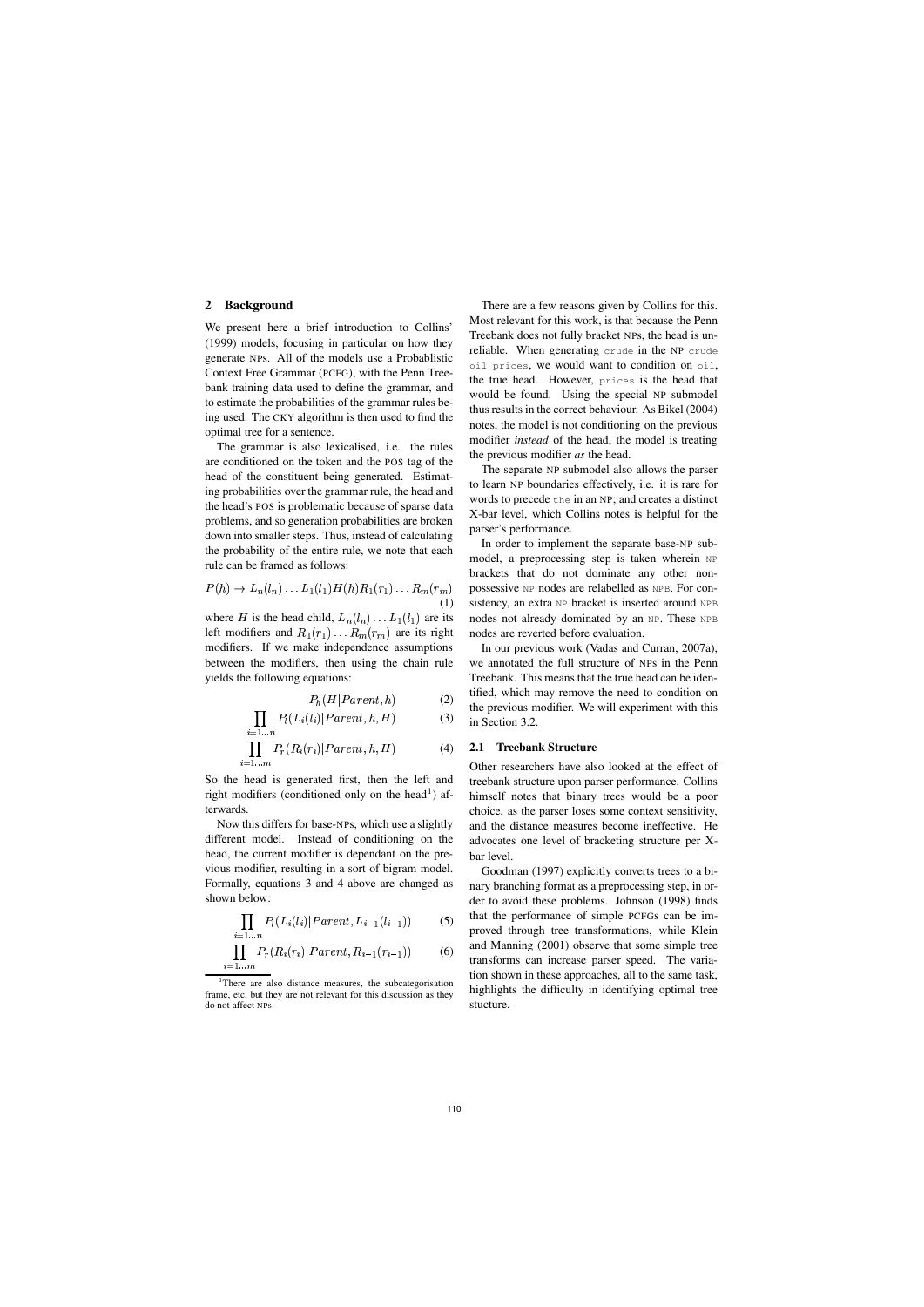|                           |       |       | PREC. RECALL F-SCORE |
|---------------------------|-------|-------|----------------------|
| Original PTB              | 88.88 | 88.85 | 88.86                |
| NML and JJP bracketed PTB | 88.55 | 88.15 | 88.35                |
| Original structure        | 88.81 | 88.88 | 88.85                |
| NML and JJP brackets only | 76.32 | 60.42 | 67.44                |

| Table 1: Parser performance |  |
|-----------------------------|--|
|-----------------------------|--|

The issue of treebank structure extends to other languages as well, and implies further difficulties when comparing between languages. Kübler  $(2005)$ investigates two German treebanks with different annotation schemes, and finds that certain properties, such as having unary nodes and flatter clauses, increase performance. Rehbein and van Genabith (2007) suggest that the treebank structure also affects evaluation methods.

## **3 Internal NP Brackets**

We begin by analysing the performance of Collins' model, using the Vadas and Curran (2007a) data. This additional level of bracketing in the Penn Treebank consists of NML and JJP brackets to mark internal NP structure, as shown below:

```
(NP (NML (NN crude) (NN oil) )
  (NNS prices) )
(NP (NN world) (NN oil) (NNS prices) )
```
In the first example, a NML bracket has been inserted around crude oil to indicate that the NP is leftbranching. In the second example, we do not explicitly add a bracket around oil prices, but the NP should now be interpreted implicitly as rightbranching.

The experiments are carried out using the Bikel (2004) implementation of the Collins (1999) parser. We use Sections 02-21 for training, and report labelled bracket precision, recall and F-scores for all sentences in Section 00.

Firstly, we compare the parser's performance on the original Penn Treebank to when it is retrained with the new NML and JJP bracketed version. Table 1 shows that the new brackets make parsing marginally more difficult overall (by about 0.5% in F-score). However, if we evaluate only the original structure, by excluding the new NML and JJP brackets, then we find that the F-score has dropped by only a negligible amount. This means that the drop in overall performance results from low accuracy on the new NML and JJP brackets.

|                                  |       |       | PREC. RECALL F-SCORE |
|----------------------------------|-------|-------|----------------------|
| Overall                          | 88.09 | 87.77 | 87.93                |
| Original structure               | 87.92 | 88.68 | 88.30                |
| NML and JJP brackets only 100.00 |       | 53.54 | 69.74                |

Table 2: Parser performance with relabelled brackets

Bikel's parser does not come inbuilt with an expectation of NML or JJP nodes in the treebank, and so it is not surprising that these new labels cause problems. For example, head-finding for these constituents is undefined. Also, as we described previously, NPs are treated differently in Collins' model, and so changing their structure could have unexpected consequences.

In an attempt to remove any complications introduced by the new labels, we relabelled NML and JJP brackets as NP and ADJP, and then retrained again. These are the labels that would be given if internal NP structure was originally bracketed with the rest of the Penn Treebank. This relabelleling means that the model does not have to discriminate between two different types of noun and adjective structure, and for this reason, we might expect to see an increase in performance. This approach is also easy to implement, and eliminates the need for any change to the parser itself.

The results in Table 2 show that this is not the case, as the overall F-score has dropped another 0.5%. The NML and JJP brackets cannot be evaluated directly in this experiment, but we can compare against the corpus without relabelling, and count correct bracketings whenever a test NP matches a gold NML. The same is done for ADJP and JJP brackets. This results in a precision of 100%, because whenever a NML or JJP node is seen, it has already been matched against the gold-standard. Also, some incorrect NP or ADJP nodes are in fact false NML or JJP nodes, but this difference cannot be recovered.

We carried out a visual inspection of the errors that were made in this experiment, but which hadn't been made when the NP and NML labels were distinct. It was noticable that many of these errors occurred when a company name or other entity needed to be bracketed, such as W.R. Grace in the example NP below:

```
(NP
  (ADVP (RB formerly) )
  (DT a) (NML (NNP W.R.) (NNP Grace) )
  (NN vice) (NN chairman) )
```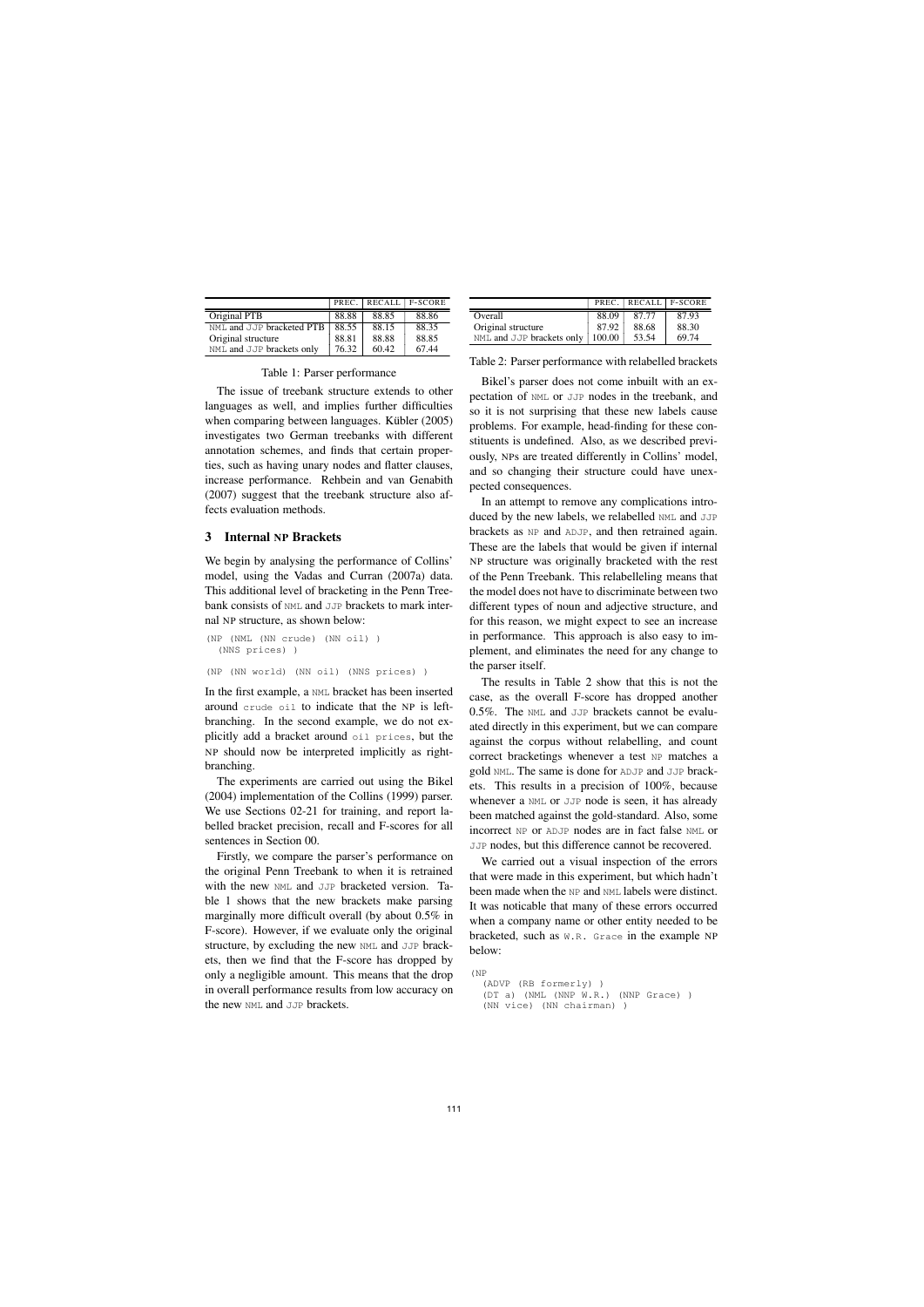|                                         |       | PREC. RECALL F-SCORE |       |
|-----------------------------------------|-------|----------------------|-------|
| Overall                                 | 88.51 | 88.07                | 88.29 |
| Original structure                      | 88.78 | 88.86                | 88.82 |
| NML and JJP brackets only $\vert$ 75.27 |       | 58.33                | 65.73 |

Table 3: Performance with correct head-finding

We conclude that the model was not able to generalise a rule that multiple tokens with the NNP POS tag should be bracketed. Even though NML brackets often follow this rule, NPs do not. As a result, the distinction between the labels should be retained, and we must change the parser itself to deal with the new labels properly.

### **3.1 Head-finding Rules**

The first and simplest change we made was to create head-finding rules for NML and JJP constituents. In the previous experiments, these nodes would be covered by the catch-all rule, which chooses the leftmost child as the head. This is incorrect in most NMLs, where the head is usually the rightmost child.

We define NML and JJP rules in the parser data file, copying those used for NPs and ADJPs respectively. We also add to the rules for NPS, so that child NML and JJP nodes can be recursively examined, in the same way that NPS and ADJPS are. This change is not needed for other labels, as NMLs and JJPs only exist under NPs. We retrained and ran the parser again with this change, and achieve the results in Table 3.

Once again, we are surprised to find that the Fscore has been reduced, though only by 0.06% overall in this case. This drop comes chiefly from the NML and JJP brackets, whose performance has dropped by about 2%. As before, we scanned the errors in search of an explanation; however, there was no readily apparent pattern. It appears that conditioning on the incorrect head is simply helpful when parsing some sentences, and instances where the correct head gives a better result are less frequent.

### **3.2 The Base-NP Submodel**

The next alteration to the parser is to turn off the base-NP submodel. Collins (1999, page 179) explains that this separate model is used because the Penn Treebank does not fully annotate internal NP structure, something that we have now done. Hopefully, with these new brackets in place, we can remove the NP submodel and perhaps even improve performance in doing so.

|   |                        | PREC. | <b>RECALL</b> | <b>F-SCORE</b> |
|---|------------------------|-------|---------------|----------------|
|   | Overall                | 72.11 | 87.71         | 79.14          |
|   | Original structure     | 72.09 | 88.19         | 79.33          |
|   | NML /JJP brackets only | 72.93 | 69.58         | 71.22          |
| 2 | Overall                | 87.37 | 87.17         | 87.27          |
|   | Original structure     | 87.75 | 87.65         | 87.70          |
|   | NML /JJP brackets only | 72.36 | 69.27         | 70.78          |
| 3 | Overall                | 86.83 | 86.46         | 86.64          |
|   | Original structure     | 86.90 | 88.66         | 87.77          |
|   | NML /JJP brackets only | 48.61 | 3.65          | 6.78           |

| Table 4: Performance with the base-NP model off |
|-------------------------------------------------|
| NP                                              |
| 7 X                                             |
| NP PP                                           |
| 7 X                                             |
| NP PP                                           |
|                                                 |

Figure 1: An unlikely structure

We experimented with three different approaches to turning off the base-NP model. All three techniques involved editing the parser code:

- 1. Changing the  $isBaseNP()$  method to always return false. This means that the main model, i.e. equations 3 and 4 are always used.
- 2. Removing the preprocessing step that creates NPB nodes. This alteration will have the same effect as the one above, and will also remove the distinction between NP and NPB nodes.
- 3. Changing the  $isNP()$  method to return true for NMLs. This will affect which NPs are turned into NPBs during the preprocessing step, as NPs that dominate NMLs will no longer be basal.

The third change does not turn the base-NP model off as such, but it does affect where it functions.

The results are in Table 4, and in all cases the overall F-score has decreased. In the 1st change, to  $isBaseNP(),$  performance on <code>NML</code> and <code>JJP</code> brackets has actually increased by 3.78% F-score, although the original structure is almost 10% worse. The 2nd change, to the preprocessing step, results in a much smaller loss to the original structure, but also not as big an increase on the internal NP brackets. The 3rd change, to  $is NP()$ , is most notable for the large drop in performance on the internal NP structure.

There are a few reasons for these results, which demonstrate the necessity of the base-NP submodel. Collins (1999,  $\S$ 8.2.2) explains why the distinction between NP and NPB nodes is needed: otherwise,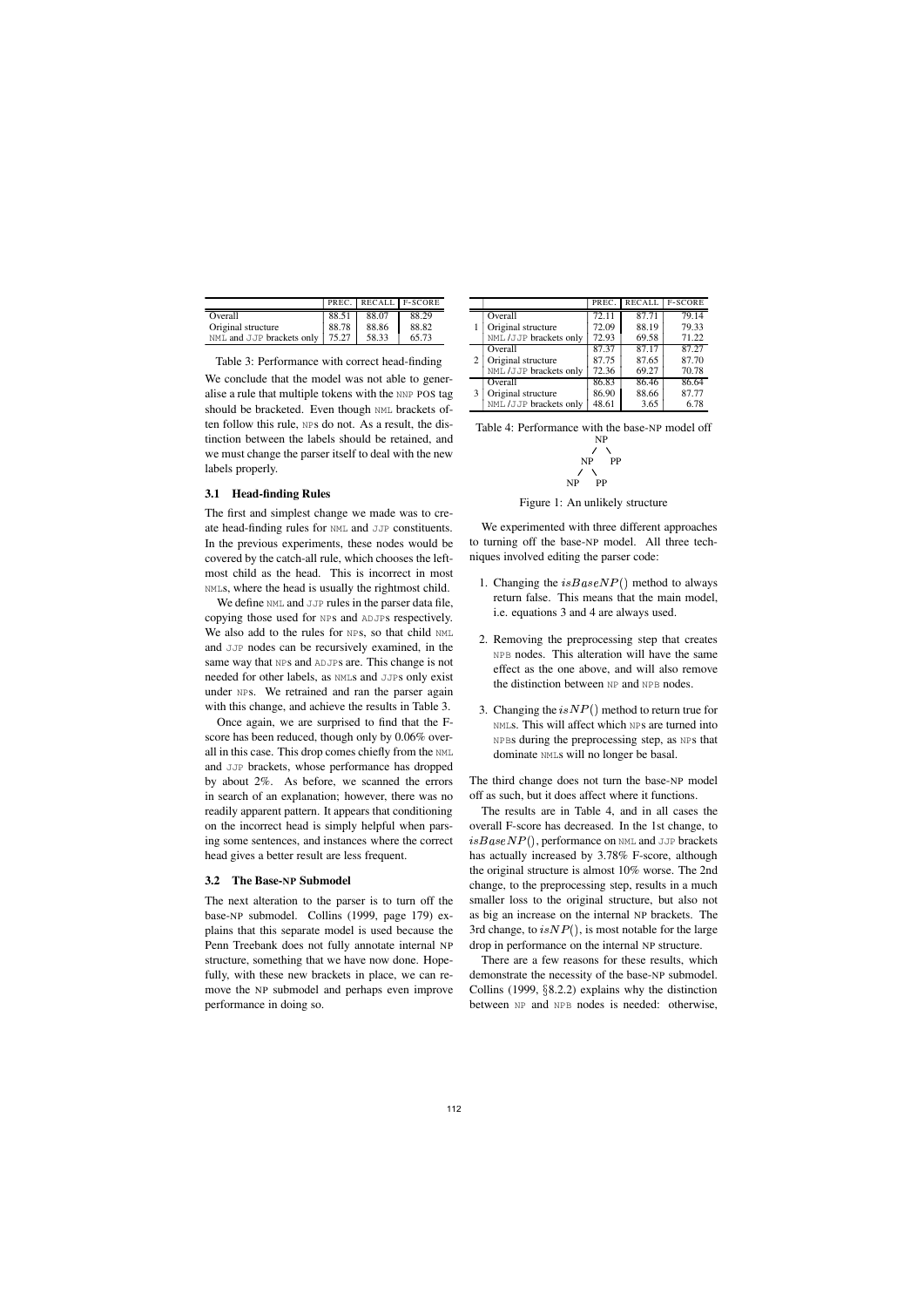| <b>ERROR</b>                     | #   | $\%$   | FP       | <b>FN</b> | <b>EXAMPLE</b>                                    |          |
|----------------------------------|-----|--------|----------|-----------|---------------------------------------------------|----------|
| Modifier attachment              | 213 | 38.04  | 56       | 157       |                                                   |          |
| NMT.                             | 122 | 21.79  | 21       | 101       | lung cancer deaths                                | $\times$ |
| <b>Internal Entity Structure</b> | 43  | 7.68   | 24       | 19        | (Circulation Credit) Plan                         | ×        |
| Appositive Title                 | 29  | 5.18   | 6        | 23        | (Republican Rep.) Jim Courter                     | ν        |
| <b>JJP</b>                       | 10  | 1.79   | 4        | 6         | (More common) chrysotile fibers                   |          |
| Company/name postmodifiers       | 9   | 1.61   |          | 8         | (Kawasaki Heavy Industries) Ltd.                  |          |
| Mislabelling                     | 92  | 16.43  | 30       | 62        | (ADJP more influential) role                      |          |
| Conjunctions                     | 92  | 16.43  | 38       | 54        | (cotton and acetate) fibers                       |          |
| Company names                    | 10  | 1.79   | $\theta$ | 10        | (F.H. Faulding) & (Co.)                           |          |
| Possessives                      | 61  | 10.89  | 0        | 61        | (South Korea) 's                                  |          |
| Speech marks and brackets        | 35  | 6.25   | 0        | 35        | "closed-end"                                      |          |
| Clearly wrong bracketing         | 45  | 8.04   | 45       | 0         |                                                   |          |
| Right-branching                  | 27  | 4.82   | 27       | 0         | (NP (NML Kelli Green))                            | $\times$ |
| Unary                            | 13  | 2.32   | 13       |           | a (NML cash) transaction                          | $\times$ |
| Conjunction                      | 5   | 0.89   | 5        | 0         | (NP a (NML savings and loan))                     | X        |
| Structural                       | 8   | 1.43   | 3        | 5.        | $(NP$ construction spending) $(VP (VBZ figures))$ | $\times$ |
| Other                            | 14  | 2.50   | 8        | 6         |                                                   |          |
| Total                            | 560 | 100.00 | 180      | 380       |                                                   |          |

#### Table 5: Error analysis

structures such as that in Figure 1, which *never* occur in the Treebank, are given too high a probability. The parser needs to know where NPs will not recurse anymore (when they are basal), so that it can generate the correct flat structure. Furthermore, the 3rd change effectively treats NP and NML nodes as equivalent, and we have already seen that this is not true.

#### **3.3 Error Analysis**

So far, all our changes have had negative results. We need to look at the errors being made by the parser, so that any problems that appear can be solved. Accordingly, we categorised every NML and JJP error through manual inspection. The results of this analysis are shown in Table 5, together with examples of the errors being made. Only relevant brackets and labels are shown in the examples, while the final column describes whether or not the particular bracketing shown is correct.

The most common bracketing error results in a modifier being attached to the wrong head. In the example, because there is no bracket around lung cancer, there is a dependency between lung and deaths, instead of lung and cancer. We can further divide these errors into general NML and JJP cases, and instances where the error occurs inside a company name or in a person's title.

These errors occur because the ngrams that need to be bracketed simply do not exist in the training data. Looking for each of the 142 unique ngrams that were not bracketed, we find that 93 of them do

not occur in Sections 02-21 at all. A further 17 of the ngrams do occur, but not as constituents, which would make reaching the correct decision even more difficult for the parser. In order to fix these problems, an outside source of information must be consulted, as the lexical information is currently not available.

The next largest source of errors is mislabelling the bracket itself. In particular, distinguishing between using NP and NML labels, as well as ADJP and JJP, accounts for 75 of the 92 errors. This is not surprising, as we noted during the preparation of the corpus that the labels of some NPs were inconsistant (Vadas and Curran, 2007a). The previous relabelling experiment suggests that we should not evaluate the pairs of labels equally, meaning that the best way to fix these errors would be to change the training data itself. This would require alterations to the original Penn Treebank brackets, which is not feasible here.

Conjunctions are another significant source of errors, and are quite a difficult problem. This is because coordinating multi-token constituents requires brackets around each of the constituents, as well as a further bracket around the entire conjunction. Getting just a single decision wrong can mean that a number of these brackets are in error.

Another notable category of errors arises from possessive NPs, which always have a bracket placed around the possessor in our annotation scheme. The parser is not very good at replicating this pattern, perhaps because these constituents would usually not be bracketed if it weren't for the possessive. In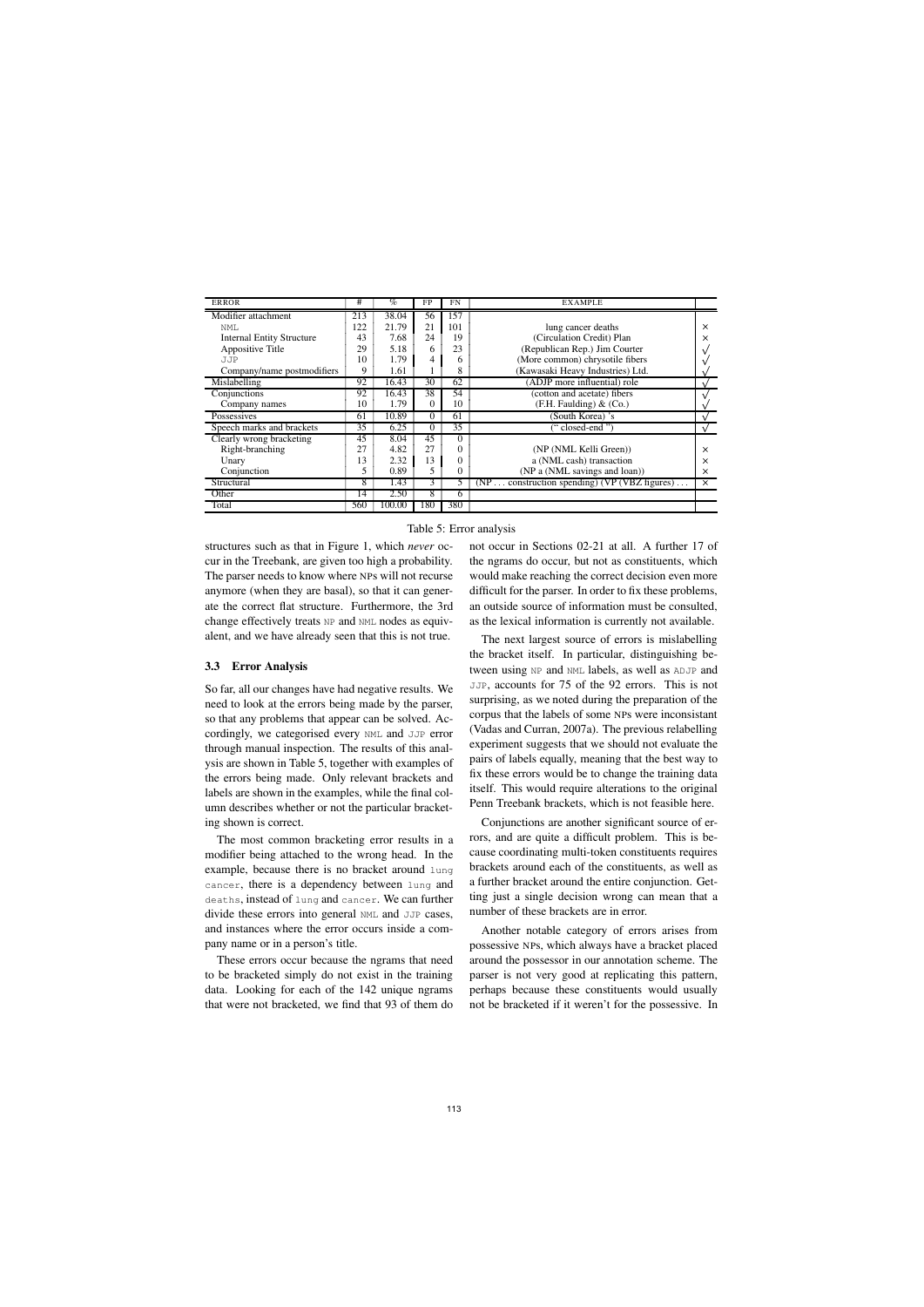particular, NML nodes beginning with a determiner are rare, only occurring when a possessive follows.

The parser also has difficulty in replicating the constituents around speech marks and brackets. We suspect that this is due to the fact that Collins' model does not generate punctuation as it does other constituents. There is also less need for speech marks and brackets to be correct, as the standard evaluation does not find an error when they are placed in the wrong constituent. The justification for this is that during the annotation process, they were given the lowest priority, and are thus inconsistant.

There are a number of NML and JJP brackets in the parser's output that are clearly incorrect, either because they define right-branching structure (which is not bracketed explicitly) or because they dominate only a single token. Single token NMLs exist only in conjunctions, but unfortunately the parser is too liberal with this rule.

The final major group of errors are structural; that is, the entire parse for the sentence is malformed, as in the example where figures is actually a noun.

From this analysis, we can say that the modifier attachment problem is the best to pursue. Not only is it the largest cause of errors, but there is an obvious way to reduce the problem: find and make use of more data. This data does not need to be annotated, as we demonstrated in previous NP bracketing experiments (Vadas and Curran, 2007b), which attained a positive result. However, incorporating the data into Collins' model is still difficult. Our previous work only implemented a post-processor that ignored the parser's output. There is still room for improvement in this area.

## **4 Bracket Structure**

We have now seen how a Collins-style parser performs on internal NP structure, but a question remains about the structure itself: is it optimal for the parser? It may be argued that a better representation is to explicitly bracket right-branching structure. For example, in the NP the New York Stock Exchange, if there was a bracket around New York Stock Exchange, then it would be useful training for when the parser comes across New York Stock Exchange composite trading (which it does quite often). The parser should learn to add a bracket in

|                                   |       | PREC. RECALL F-SCORE |       |
|-----------------------------------|-------|----------------------|-------|
| Overall                           | 87.33 | 86.36                | 86.84 |
| Original structure                | 87.96 | 88.06                | 88.01 |
| NML and JJP brackets only   82.33 |       | 74.28                | 78.10 |

Table 6: Explicit right-branching structure

both cases. Explicit right-branching brackets could also remove some of the clearly wrong bracket errors in Table 5.

The current bracketing guidelines do not mark right-branching constituents, they are simply assumed implicitly to be there. We can automatically add them in however, and then examine what difference this change makes. We find, in Table 6, that overall performance drops by 1.51% F-score.

This was surprising result, as there are a number of easily recoverable brackets that are introduced by making right-branching structure explicit. For example, a POS tag sequence of DT NN NN is always right-branching. This explains the more than 10% increase in F-score when evaluating internal NP brackets only. As Rehbein and van Genabith (2007) found, increasing the number of non-terminal nodes has caused an increase in performance, though we may question, as they do, whether performance has truly increased, or whether the figure is simply inflated by the evaluation method.

On the other hand, the increased number of brackets has had a deleterious effect on the original brackets. This result suggests that it is better to leave right-branching structure implicit.

## **5 Appositions**

The results in this paper so far, have been attained using noun modifier data. This final set of experiments however, focuses upon a different kind of internal NP structure: appositions. We thus show that the effects of treebank structure are important for a wider range of constructions, and demonstrate once again the difficulty experienced by a model that must adapt to altered data.

Appositions are a very common linguistic construction in English. They have been used in areas such as Information Extraction (Sudo et al., 2003) and Question Answering systems (Moldovan et al., 2003), however there is little work on automatically identifying them. Researchers have typically used simple patterns for this task, although the accuracy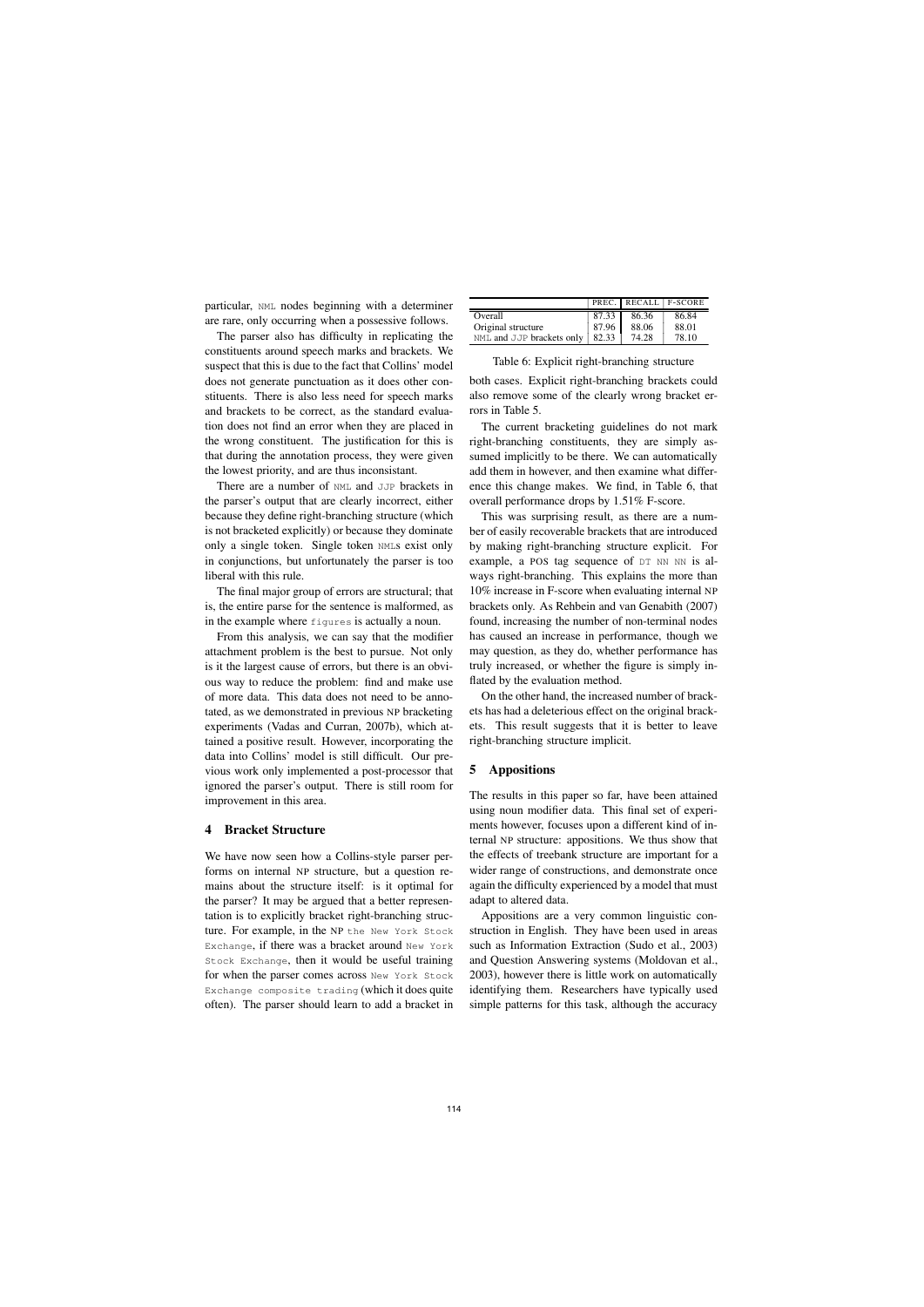of this method has not been determined. We will compare how well Bikel's parser performs.

As in our previous experiments, we use the Penn Treebank, as it contains numerous appositions, such as the (slightly edited) example shown below:

```
(NP-SBJ
  (NP (NNP Darrell) (NNP Phillips) )
  (, )(NP (NN vice) (NN president) ))
```
Appositional structure is, of course, not annotated in the Penn Treebank, and so we manually added gold-standard apposition brackets to the corpus. This was actually done during the annotation process for the Vadas and Curran (2007a) data. For example, we add a new bracket labelled APP to the previous noun phrase:

```
(NP-SBJ
  (APP
    (NP (NNP Darrell) (NNP Phillips) )
    (, )(NP (NN vice) (NN president) )))
```
We should note that we only look at *nonrestrictive* apposition, i.e. where NPs are separated by punctuation (usually a comma, but also a colon or dash). Cases of *close* apposition, as in the vice president Darrel Phillips have been shown to have a different interpretation (Lee, 1952) and also present more difficult cases for annotation.

There are 9,082 APP constituents in the corpus, out of the 60,959 NPs (14.90%) that were manually inspected during the annotation process. We measured inter-annotator agreement by comparing against a second annotator on Section 23. This resulted in an F-score of 90.41%, with precision of 84.93% and recall of 96.65%. The precision was notably low because the second annotator inserted APP nodes into NPs such as the one shown below:

```
(NP
  (APP
    (NP
      (QP ($ $) (CD 1.7) (CD million) )
      (-NONE- *U*))
    (, )(CC or)
    (NP
      (NP (CD 21) (NNS cents) )
      (NP-ADV (DT a) (NN share) ))))
```
and while these cases are appositive, the first annotator did not insert an APP node when a conjunction was present.

|                    | PREC. | <b>RECALL</b> | <b>F-SCORE</b> |
|--------------------|-------|---------------|----------------|
| Overall            | 86.24 | 87.60         | 86.92          |
| APP brackets only  | 69.79 | 66.37         | 68.04          |
| All other brackets | 86.43 | 87.86         | 87.14          |

Table 7: Parser results with appositions

### **5.1 Experiments**

Our first experiment uses a pattern matching technique, simply identifying appositions by looking for a pair of NPs separated by a comma or colon. This rule was then expanded to include other similar constituent labels: NML, UCP, ADJ, NNP, and APP itself, after noticing that errors were occurring in these cases.

Evaluating this approach, using the entire Penn Treebank as a test set, we achieved an F-score of 95.76%, with precision 95.53% and recall 95.99%. This result is very good for such a simplistic approach, and could be improved further by adding some additional patterns, such as when an adverb appears between the comma and the second NP.

Having set this very high baseline, we once again used Bikel's (2004) parser in an attempt to find an improvement. This experiment includes the NML and JJP brackets in the data, and the parser is in its original state, without any of the alterations we made earlier. The results are shown in Table 7.

The parser's performance on APP brackets is almost 30% F-score below the pattern matching approach, and it has also dropped 1.21% counting only the non-APP constituents. The reason for this very low performance arises from the way that Collins' models treats punctuation, i.e. all tokens with a POS tag of . or :. The Collins (1997) model does not generate punctuation at all, and later models still do not treat punctuation the same way as other tokens. Instead, punctuation is generated as a boolean flag on the following constituent. As a result, the parser cannot learn that a rule such as  $APP \rightarrow NP$  ,  $NP$  should have high probability, because this rule is never part of the grammar. For this reason, the parser is unable to replicate the performance of a simple rule.

## **6 Conclusion**

The results of this paper emphasise the strong relationship between a statistical model and the structure of the data it uses. We have demonstrated this by changing two different constructions in the Penn Treebank: noun modifiers, and appositions.